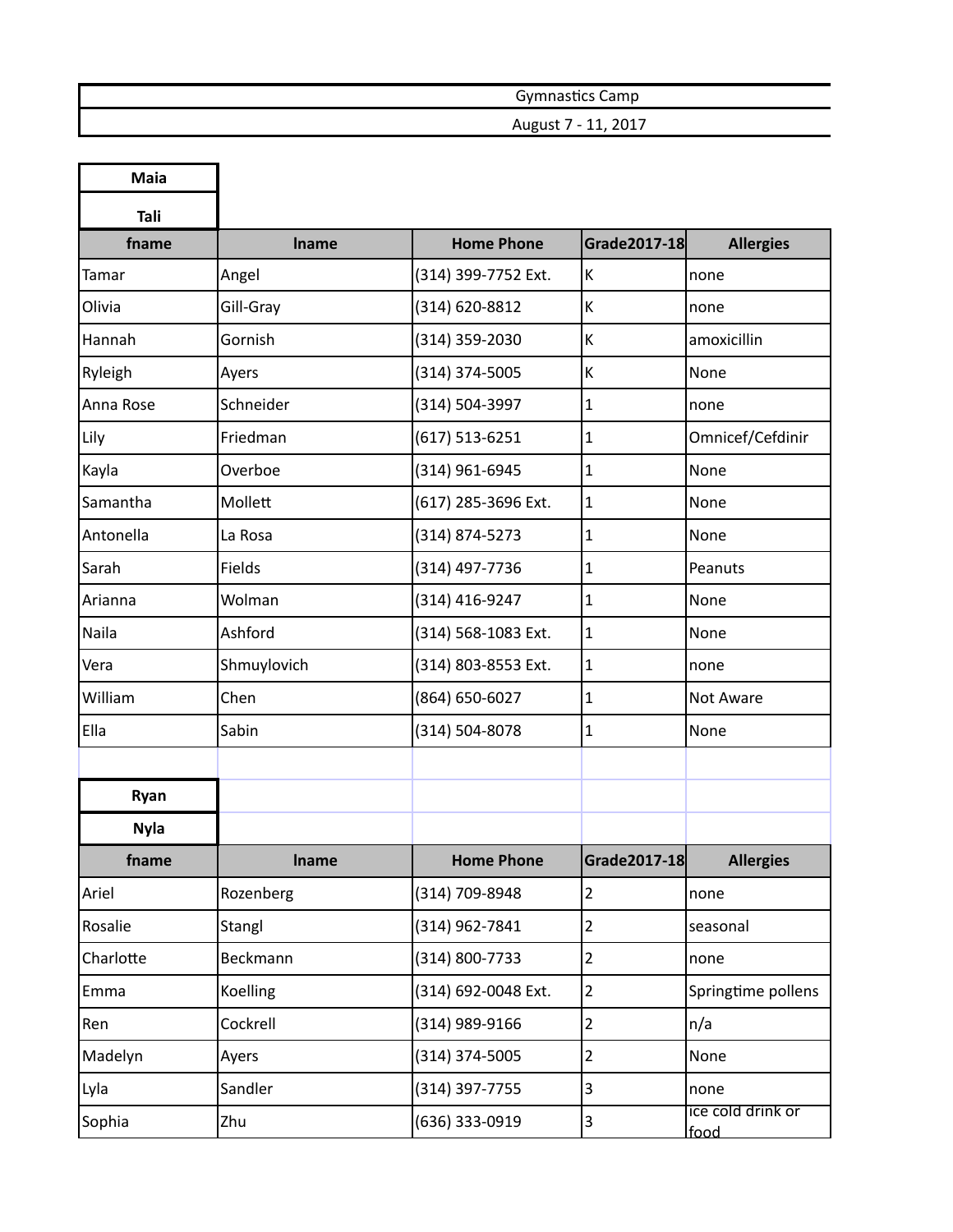| Betina    | Hirsch           | (314) 308-8546    | 3            | none             |
|-----------|------------------|-------------------|--------------|------------------|
| Rhayn     | Fortner          | (314) 504-0471    | 3            | none             |
| Matilda   | Schnitzer        | (314) 363-9421    | 3            | none             |
| Sophia    | Costantino       | (314) 691-5324    | 3            | N/A              |
|           |                  |                   |              |                  |
| Sammi     |                  |                   |              |                  |
| fname     | <b>Iname</b>     | <b>Home Phone</b> | Grade2017-18 | <b>Allergies</b> |
| Ameera    | Hameed           | (314) 397-8066    | 4            | No Red Meat      |
| Kelsey    | Rhea             | (314) 647-6224    | 4            | none             |
| Sofia     | Menedez-Figueroa | $(817)$ 455-8123  | 4            | <b>NONE</b>      |
| Katherine | <b>Beste</b>     | (314) 997-3375    | 5            | none             |
| Norah     | Rutkowski        | (314) 872-2933    | 6            | none             |
| Mackenzie | Gamlin           | (314) 651-2592    | 6            | <b>NKA</b>       |
| Samara    | Landy            | $(314)$ 456-7663  | 6            | none             |
| Sophie    | Goldman          | (314) 279-6223    | 6            | Cephalasporin    |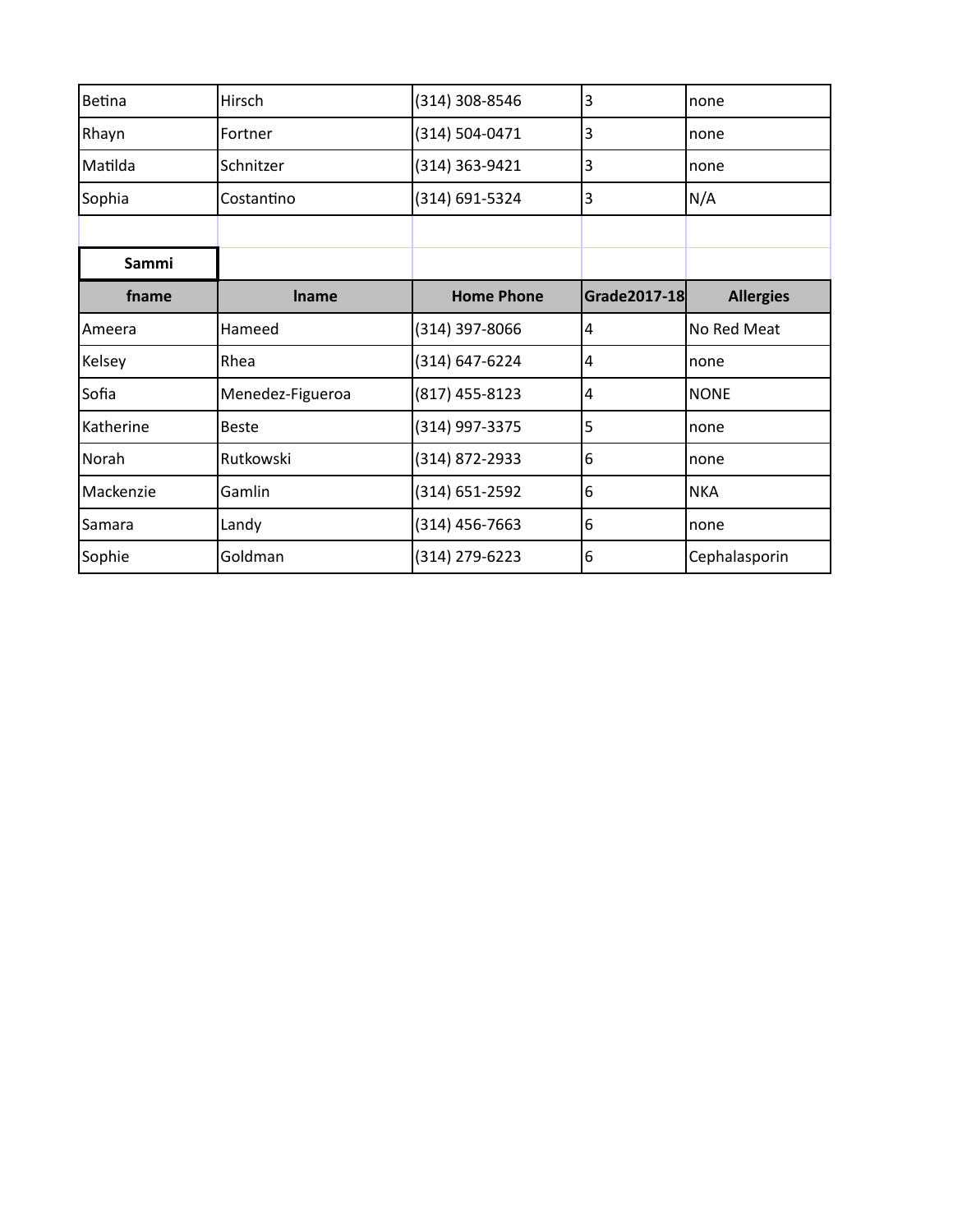| <b>Shadow</b> | <b>AMCare</b> | <b>PMCare</b> | Lunch        |
|---------------|---------------|---------------|--------------|
| <b>FALSE</b>  | <b>TRUE</b>   | <b>FALSE</b>  | <b>TRUE</b>  |
| <b>FALSE</b>  | <b>FALSE</b>  | <b>FALSE</b>  | <b>FALSE</b> |
| <b>FALSE</b>  | <b>FALSE</b>  | <b>FALSE</b>  | <b>FALSE</b> |
| <b>FALSE</b>  | <b>FALSE</b>  | <b>FALSE</b>  | <b>TRUE</b>  |
| <b>FALSE</b>  | <b>TRUE</b>   | <b>TRUE</b>   | <b>FALSE</b> |
| <b>FALSE</b>  | <b>FALSE</b>  | <b>TRUE</b>   | <b>TRUE</b>  |
| <b>FALSE</b>  | <b>FALSE</b>  | <b>TRUE</b>   | <b>FALSE</b> |
| <b>FALSE</b>  | <b>TRUE</b>   | <b>TRUE</b>   | <b>TRUE</b>  |
| <b>FALSE</b>  | <b>TRUE</b>   | <b>TRUE</b>   | <b>FALSE</b> |
| <b>FALSE</b>  | <b>FALSE</b>  | <b>FALSE</b>  | <b>FALSE</b> |
| <b>FALSE</b>  | <b>TRUE</b>   | <b>TRUE</b>   | <b>TRUE</b>  |
| <b>FALSE</b>  | <b>FALSE</b>  | <b>FALSE</b>  | <b>FALSE</b> |
| <b>FALSF</b>  | <b>FALSE</b>  | <b>FALSE</b>  | <b>TRUE</b>  |
| <b>FALSE</b>  | <b>FALSE</b>  | <b>TRUE</b>   | <b>FALSE</b> |
| <b>FALSE</b>  | <b>FALSE</b>  | <b>FALSE</b>  | <b>FALSE</b> |
|               |               |               |              |
|               |               |               |              |
|               |               |               |              |
| <b>Shadow</b> | <b>AMCare</b> | <b>PMCare</b> | Lunch        |
| <b>FALSE</b>  | <b>FALSE</b>  | <b>TRUE</b>   | <b>FALSE</b> |
| <b>FALSE</b>  | <b>FALSE</b>  | <b>TRUE</b>   | <b>FALSE</b> |
| <b>FALSE</b>  | <b>FALSE</b>  | <b>FALSE</b>  | <b>FALSE</b> |
| <b>FALSE</b>  | <b>TRUE</b>   | <b>TRUE</b>   | <b>FALSE</b> |
| <b>FALSE</b>  | <b>FALSE</b>  | <b>TRUE</b>   | <b>FALSE</b> |
| <b>FALSE</b>  | <b>FALSE</b>  | <b>FALSE</b>  | <b>TRUE</b>  |
| <b>FALSE</b>  | <b>FALSE</b>  | <b>FALSE</b>  | <b>FALSE</b> |
| <b>FALSE</b>  | <b>FALSE</b>  | <b>TRUE</b>   | <b>FALSE</b> |